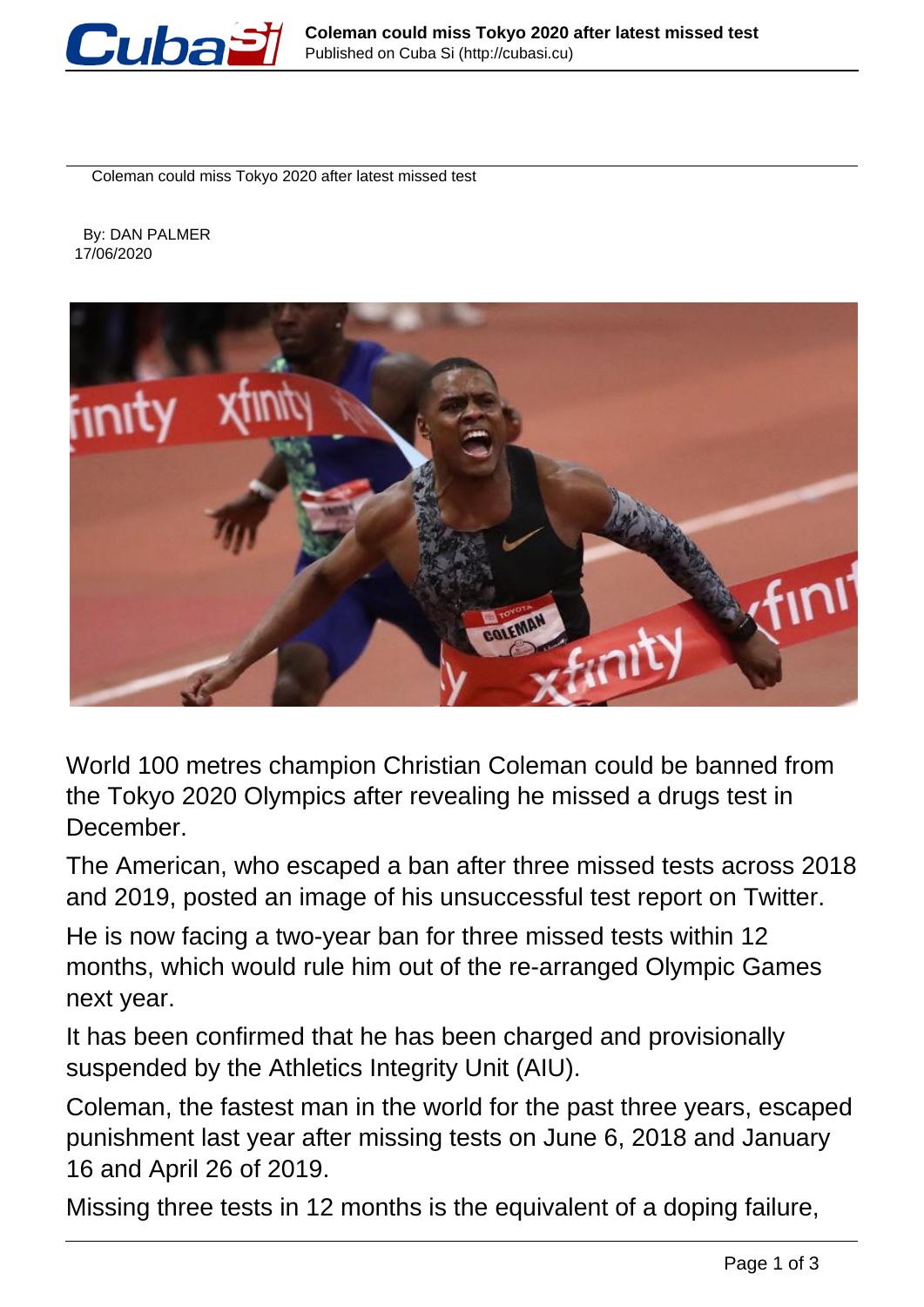but the sprinter successfully argued that the 2018 case, a filing error, should be pushed back to the first day of the quarter, April 1, and subsequently out of the year-long window.

However, if the December failure is confirmed the January and April cases will come back into play and mean that three tests have been missed in 12 months.

Coleman, who after avoiding a ban last year went on to win gold in the 100m and 4x100m relay at the 2019 World Championships in Doha, acted defiantly when he was cleared last time.

In a statement on the latest revelation, he once again took aim at the United States Anti-Doping Agency (USADA) and the AIU.

"A few days ago, the AIU came to a decision that I've been appealing for six months that I missed a test on December 9, 2019," he said.

"And now this might result in me being suspended from other filing failures that occurred well over a year ago at this point.

"Don't tell me I 'missed' a test if you sneak up on my door (parked outside the gate and walked through...there's no record of anyone coming to my place) without my knowledge.

"Knocked while I was Christmas shopping five mins away at the mall (I have receipts and bank statements) and didn't even bother to call me or attempt to reach me.

Y'all know this is wrong  $@{\overline{a}}\overline{u}$  athletics something needs to change. "Integrity unity" smh pic.twitter.com/Z2TQvNt8hQ — Christian Coleman (@\_\_coleman) June 16, 2020

"I was more than ready and available for testing and if I had received a phone call I could have taken the test and carried on with my night.

"The AIU has to stop playing man.

Cubaă

"Two days later they came back to test me and followed the normal protocol and called and of course there were no issues with my test.

"I think the attempt on December 9 was a purposeful attempt to get me to miss a test."

Athletes in all sports must register their whereabouts at certain times so they can be drug-tested at random.